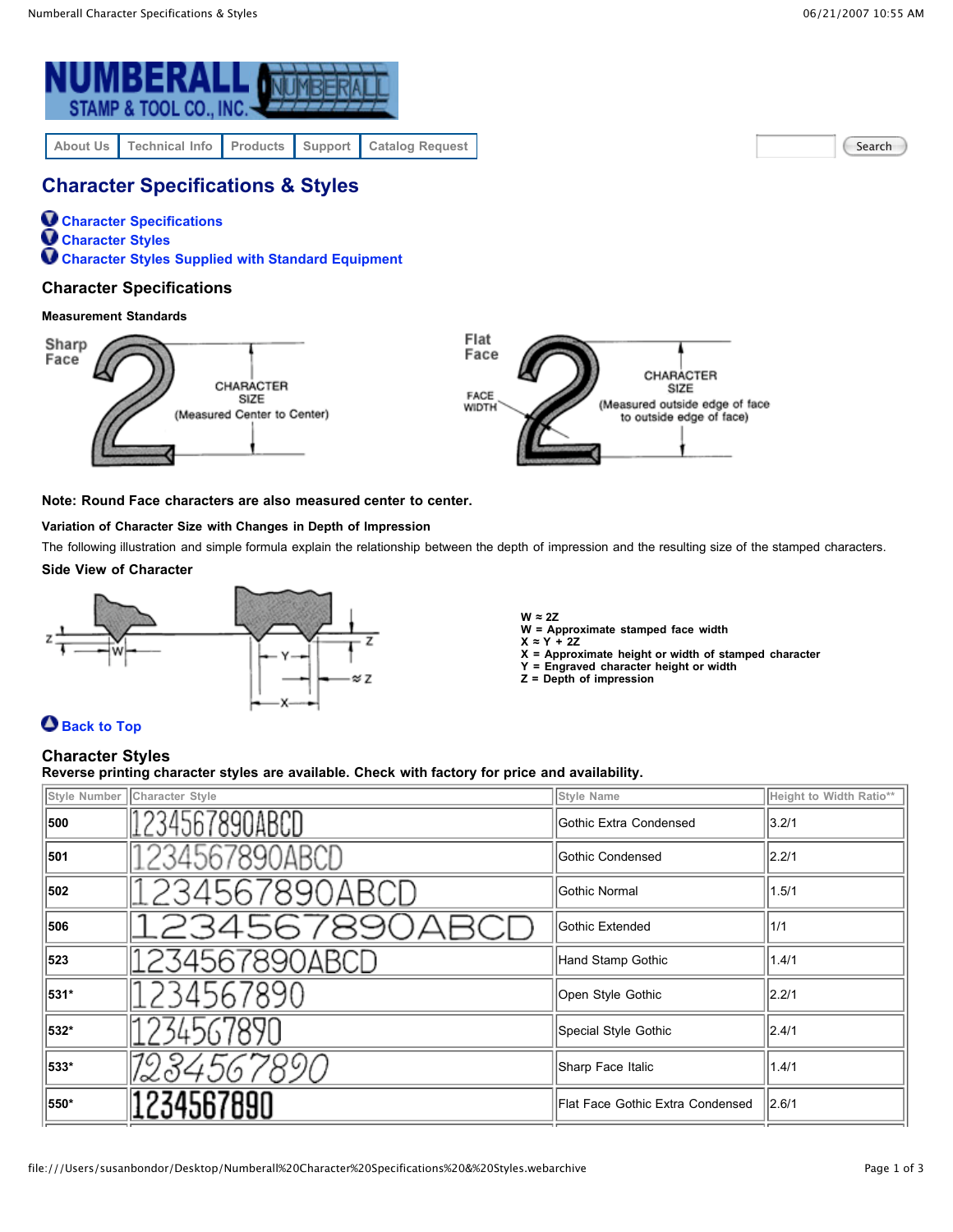| 551  | 1234567890ABCD | Flat Face Gothic                                     | 2/1                          |
|------|----------------|------------------------------------------------------|------------------------------|
| 552  | 1234567890     | Flat Face Gothic Normal                              | 1.5/1                        |
| 555  | 234567890ABCD  | Round Face Gothic<br>(Illustration of cross-section) | 2.2/1                        |
| 601* | 1234567890     | Roman Condensed                                      | 2.1/1                        |
| 602  | 1234567890ABCD | Roman Normal Light                                   | 1.7/1 Figures<br>1.1/1 Alpha |
| 603* | 1234567890     | Roman Normal Heavy                                   | 1.6/1                        |
| 604  | 234567890ABCI  | Sharp Face Roman                                     | 1/1                          |
| 701  | 00             | Gothic Embossing Type                                | 1.7/1                        |
| 801  | ヤガヒのさず         | Script                                               | 0.8/1                        |
| 901  | 3              | Old English Face                                     | 2.5/1                        |

**\*Only available in figures 1 to 0.**

**\*\* For reference purposes only. Individual characters may vary.**

# **Back to Top**

### **Miscellaneous Styles**

### **Check with factory for availability.**

| Diagonal<br>Fractions***   |                             | $^{3/8}$ | $\frac{5}{8}$   |    |  |  |                          |  |  |  |
|----------------------------|-----------------------------|----------|-----------------|----|--|--|--------------------------|--|--|--|
| Tier<br>Fractions***       | 6                           | 16       | $1\overline{6}$ | 16 |  |  | $\overline{\phantom{a}}$ |  |  |  |
| Signs                      | Ø@©OΩΩµ?+* /%\$,<br><br>○⊻ा |          |                 |    |  |  |                          |  |  |  |
| Symbols                    | GDG\$WA0=2◇☆¤0 40~81        |          |                 |    |  |  |                          |  |  |  |
| Inspectors<br><b>Marks</b> | ® oMM∞ (19)                 |          |                 |    |  |  |                          |  |  |  |
| Arrows                     | w                           |          |                 |    |  |  |                          |  |  |  |

**\*\*\*Note: Not all fractions are available in both diagonal and tier styles.**

### **Character Styles with Standard Equipment**

The following chart depicts the character styles which are supplied when ordering standard equipment in the sizes indicated.

| <b>Character Size</b> | <b>Hand Stamps</b> | Steel Type | Rotary Stamps | Model 60 | Model 70 | Model 73 | Model 80 | Model 83 | Model 85 | 50<br>Model | Model 40B | Model 94 |
|-----------------------|--------------------|------------|---------------|----------|----------|----------|----------|----------|----------|-------------|-----------|----------|
| 1/32                  | 523                | 502        | $\star$       | $\star$  | 502      | $\star$  | 502      | 502      | 502      | 502         | $\star$   | $\star$  |
| 3/64                  | $\star$            | $\star$    | $\star$       | $\star$  | 502      | $\star$  | 502      | 502      | 502      | 502         | $\star$   |          |
| 1/16                  | 523                | 502        | 502           | 502      | 502      | $\star$  | 502      | 502      | 502      | 502         | 502       |          |
| 5/64                  | $\star$            | $\star$    | $\star$       | $\star$  | $\star$  | $\star$  | $\star$  | $\star$  | $\star$  | 502         | $\star$   |          |
| 3/32                  | 523                | 501        | 502           | 501      | 501      | $\star$  | 501      | 501      | 501      | 501         | 502       |          |
| 7/64                  | $\star$            | $\star$    | $\star$       | $\star$  | $\star$  | $\star$  | $\star$  | $\star$  | $\star$  | $\star$     | $\star$   |          |
| 1/8                   | 523                | 501        | 501           | 501      | 501      | $\star$  | 501      | 501      | 501      | 501         | 501       | 501      |
| 5/32                  | 523                | 501        | 501           | $\star$  | 501      | 501      | 501      | 501      | 501      | 501         | 501       | 501      |
| 3/16                  | 523                | 501        | 501           | $\star$  | 501      | 501      | 501      | 501      | 501      | 501         | 501       | 501      |
| 1/4                   | 523                | 501        | 501           | $\star$  | 501      | 501      | 501      | 501      | 501      | 501         | $\star$   | 501      |
| 5/16                  | 523                | 501        | 501           | $\star$  | $\star$  | 501      | $\star$  | $\star$  | $\star$  | 501         | $\star$   | 501      |
| 3/8                   | 523                | 523        | 501           | $\star$  | $\star$  | 501      | $\star$  | $\star$  | $\star$  | 501         | $\star$   | 501      |
| 7/16                  | $\star$            | $\star$    | $\star$       | $\star$  | $\star$  | $\star$  | $\star$  | $\star$  | $\star$  | $\star$     | $\star$   | $\star$  |
| 1/2                   | 523                | 523        | $\star$       | $\star$  | $\star$  | $\star$  | $\star$  | $\star$  | *        | $\star$     | $\star$   |          |

\* Indicates non-availability of particular character sizes in standard machines. Special orders are available by contacting the **factory.**